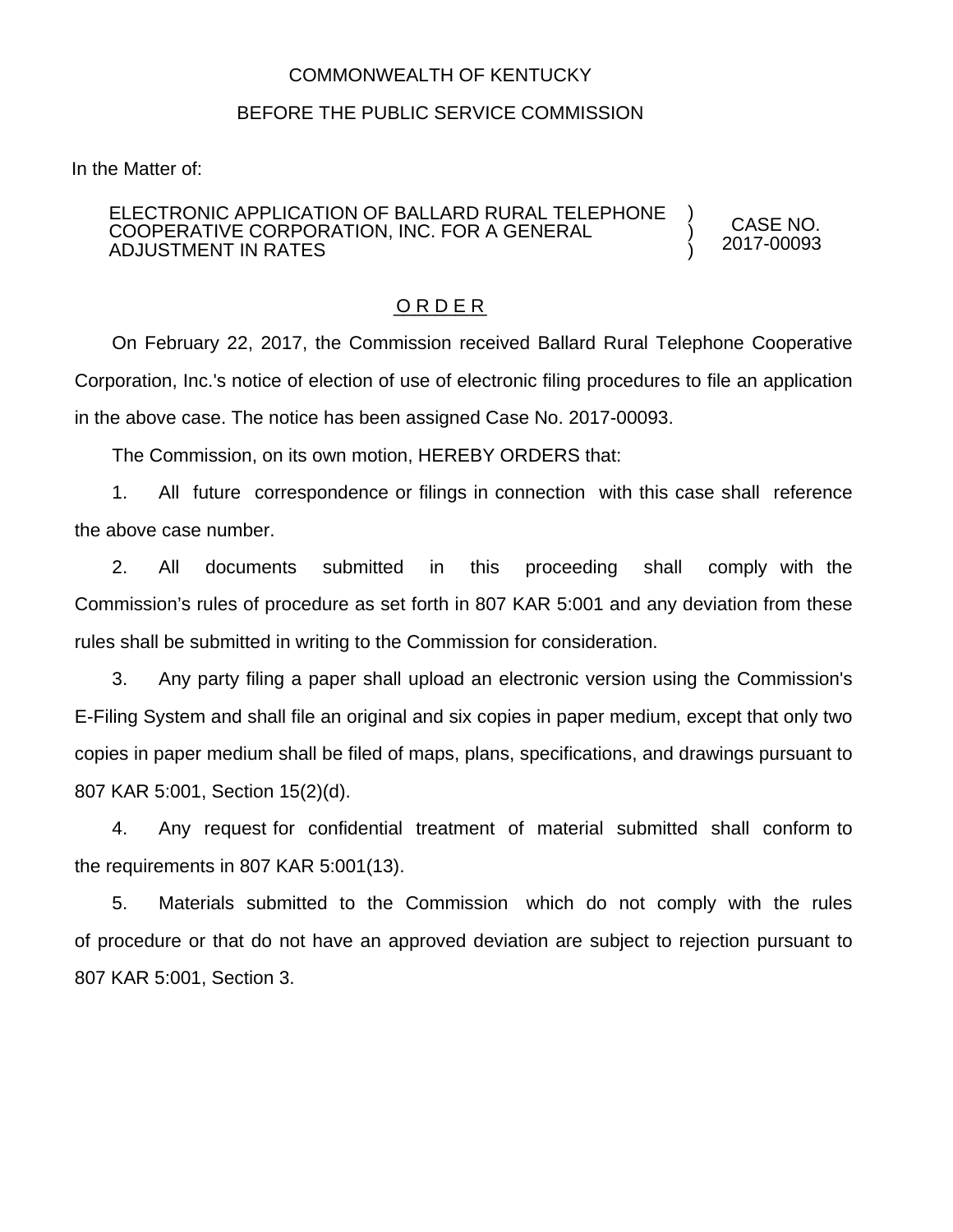By the Commission



ATTEST:

alina R. Mathews

Executive Director

Case No. 2017-00093